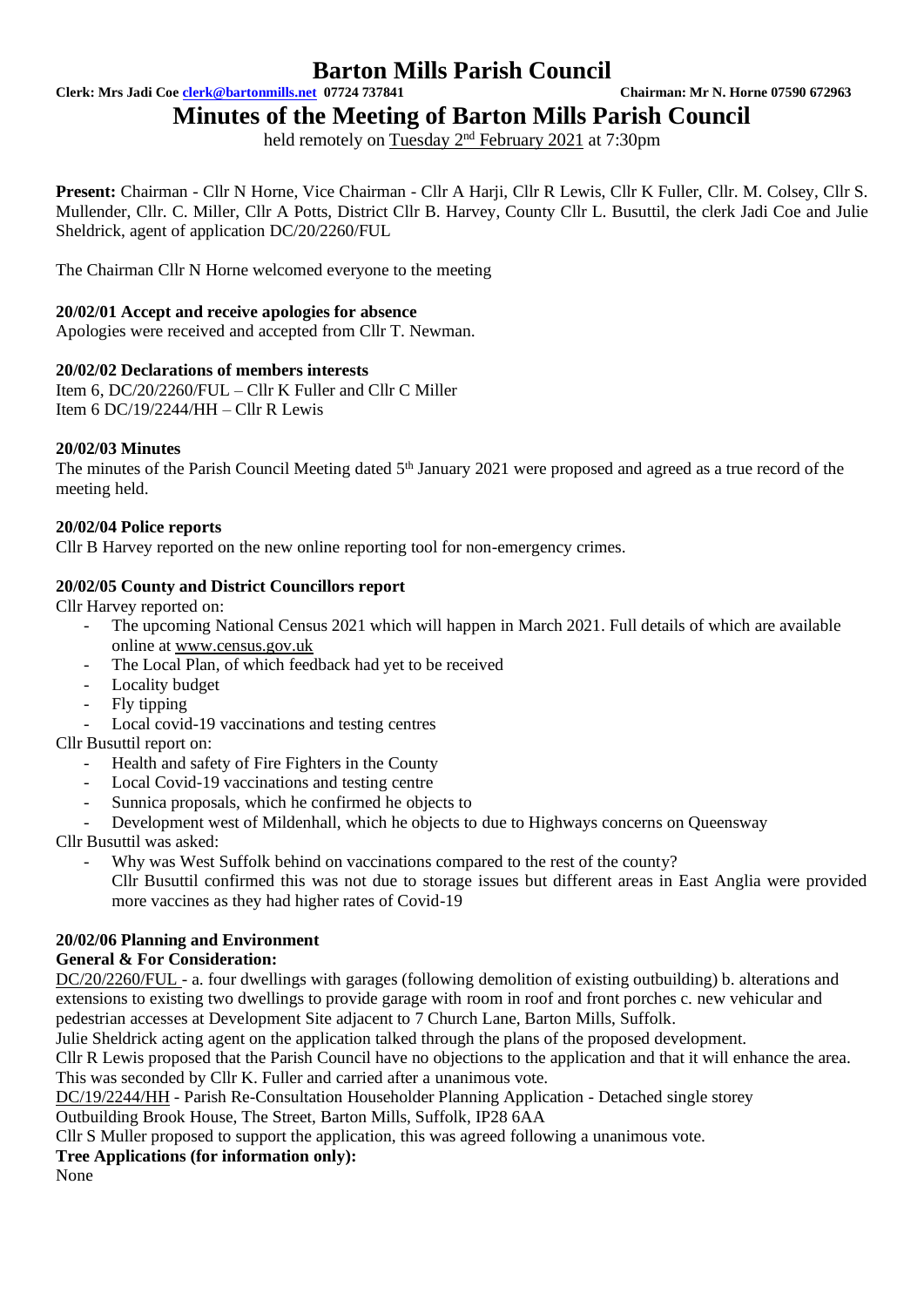**Clerk: Mrs Jadi Coe [clerk@bartonmills.net](mailto:clerk@bartonmills.net) 07724 737841 Chairman: Mr N. Horne 07590 672963**

### **Applications awaiting West Suffolk decision and pending appeals:** None

### **Decided/approved (for information only):**

DC/20/2090/HH – detached double garage and bin store at Rose Forge, Worlington Road, Barton Mills, IP28 7DX DC/20/0740/FUL Appeal Ref AP/20/0044/STAND for 1 dwelling at The Old Maltings, Barton Mills, IP28 6AA (application has been appealed)

DC/20/2183/HH - Single storey rear extension at Stable Barn, 26A The Street, Barton Mills, IP28 6AW **Parish Council Planning Policy**

Cllr Potts reported on his initial findings of putting together a Parish Neighbourhood Plan:

I have spoken to West Suffolk Planning department and they have given me some valuable advice and pointed me in the right direction.

Grants are available up to £10,000 to help fund the process, many local parishes use the grant to fund Planning Consultants who assist in the process.

The first stage is to submit an application form to West Suffolk Council to give notice of our desire to proceed in the preparation of a Neighbourhood Plan and designate a Neighbourhood Area.

West Suffolk Council will not control the process, but as they have to undertake certain Statutory tasks during the process, and ultimately, they will have to bring the policies agreed into force.

It is very important at the offset to establish our Aims and understand that our Community Plan must conform to the West Suffolk Local Plan.

A Neighbourhood Plan is a community led framework for guiding the future development, regeneration and conservation of an area. Subject to a few basic conditions they will become legally binding and will become part of the development plan for the area.

These conditions must have approval through a local referendum; must take into account national planning policy; must conform generally to the needs for Strategic Development set out in existing Local Plans; cannot provide less development than existing Local Plans, but could add to them if appropriate.

This was discussed by members as the members wanted clarification:

-that the Neighbourhood Plan could identify and include sites outside of the current settlement boundary

-that it would not be worth the time and effort if the plan cannot go against the current West Suffolk settlement boundary for the village

Cllr B. Harvey confirmed that a Neighbourhood Plan was important and would give the Parish Council additional influence for planning applications that conformed to their Neighbourhood Plan. He also confirmed he would gather further information to answer members queries raised.

Cllr R Lewis agreed to write up a draft parish planning statement as an interim measure.

## **20/02/07 Clerk's Report, Matters Arising from the Minutes of the Last Meeting and Correspondence**

The clerk reported the following:

- Suffolk County Council have contacted the Parish Council informing me that there is a delay in starting the bridge replacement, and they will make contact again once a date is known.
- A resident had made contact asking whether a bench can be installed on the playing field in memory of her deceased relative who had in the past been a resident of the village

The members agreed that a bench may be installed in the village.

The bench could either be located on the playing field, exact location to be determined or on the small island near Chestnut Close, which the Parish Council are looking into tidying up with a new village sign and decorative landscaping.

The bench type would need to be agreed with the resident and the Parish Council which the Parish Council would then purchase and the resident donating the net costs of the bench to the Parish Council

It has been brought to the Parish Council's attention that following the road resurfacing on The Street there are still a number of drainage issues that have not been resolved. Cllr Harvey and Busuttil reported that they are aware of this and are seeking to help the residents in getting this resolved.

### **20/02/08 Parish Matters**

20/02/08.1 Update on exception site at Newmarket Road update

Havebury Homes have confirmed:

-our solicitors received the draft contract from the seller's solicitor on last week so they are in the process of reviewing the documents

- the planning pre-application has been submitted so we await comments from the planners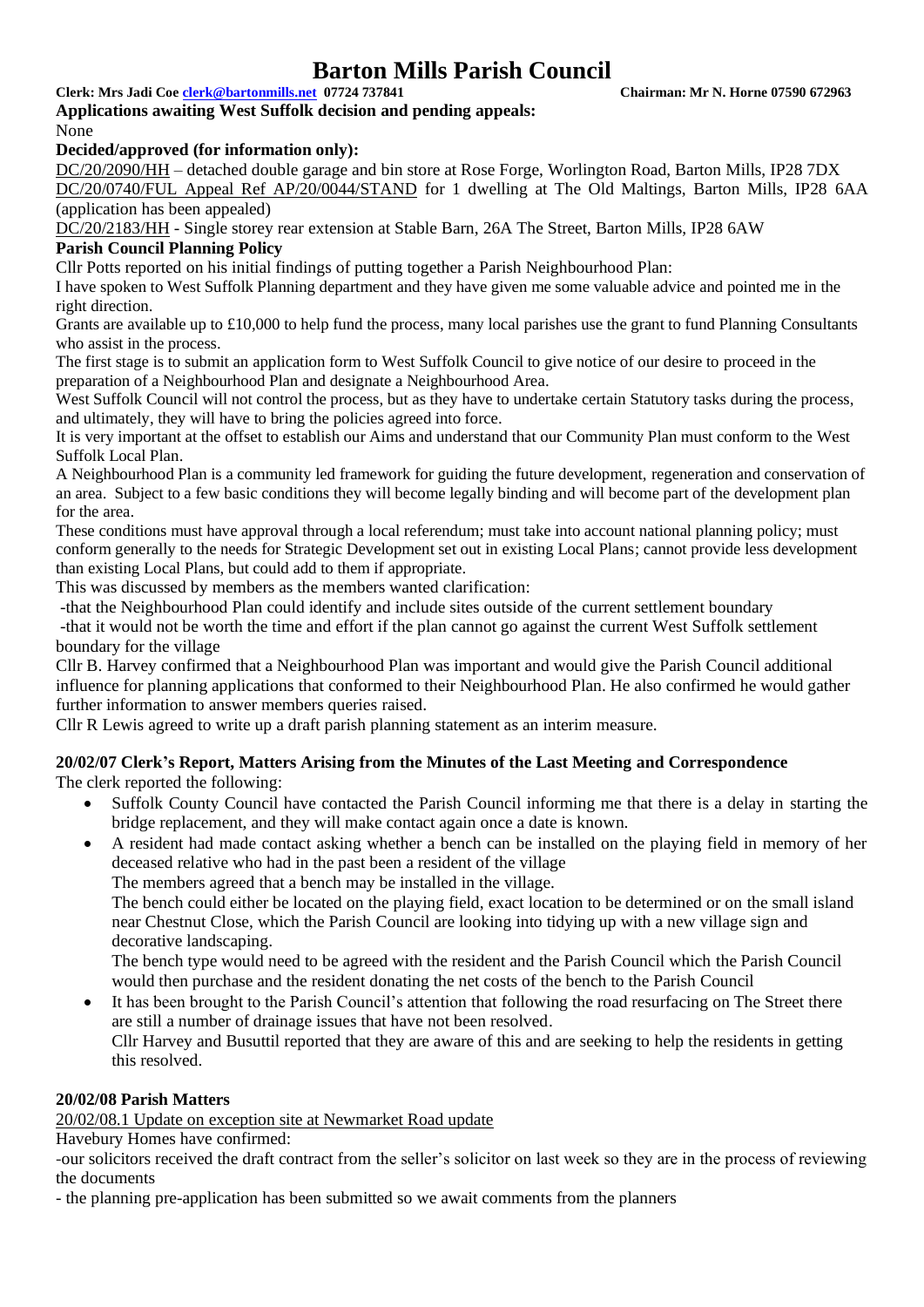**Clerk: Mrs Jadi Coe [clerk@bartonmills.net](mailto:clerk@bartonmills.net) 07724 737841 Chairman: Mr N. Horne 07590 672963**

### 20/02/08.2 Maintenance of Assets

- a) Lighting
	- The light on Bell Lane which was to be moved in Bell Lane had not been moved by Peace and Kemp. This was because UKPN only cut the live wire and did not remove it. Pearce and Kemp have confirmed the old UKPN pole has been removed leaving just the new pole and lighting column, Pearce and Kemp believe this light now does not need to be moved as there is now enough clearance for the light to be worked on with a hoist. The Parish Council have asked for the light to still be moved to prevent future problems and this cost is to be covered by UKPN. It was suggested that the clerk should ask UKPN and Pearce and Kemp for this to be resolved by 31<sup>st</sup>

March.

- The Parish Council are still awaiting quotes from Pearce and Kemp and K  $\&$  M Lighting for the new lights required in the village.
- b) Play park

The parts from Proludic have now yet been received so Eastern Play Equipment have not yet scheduled the works.

There is an additional broken piece on the train and a quote has been requested from Eastern Play Services to fix this at the same time.

20/02/08.3 Covid-19 update and issues in the Parish

Cllr B. Harvey and L. Busuttil reported the following:

- a new Covid-19 rapid testing centre targeting asymptomatic people opened on 1st February at West Suffolk College, Bury St Edmunds.
- another local Covid-19 rapid testing centre intends to open in Mildenhall from 11<sup>th</sup> February.
- a large West Suffolk Vaccination Centre has now opened at Newmarket's Rowley Mile race course.
- all over 80's should have now received an invitation for their first vaccine and now over 70's are being offered their first vaccination.

### 20/02/08.4 SID Rota

The rota was updated until April 2021

20/02/08.5 Request to tidy islands at Chestnut Close and new Barton Mills sign

An application to install furniture on a public highway has now been submitted. If the request is approved the license will cost £100.

The clerk is to chase Suffolk County Council regarding the installation of bollards near the island promised to a village resident.

20/02/08.6 Litter issues update

It was reported that there appeared to be more dog excrement left on the pavements in the village.

Reports of fly tipping were noted and Cllr B. Harvey reported that fly tipping needs to be reported to Dominic at West Suffolk at dominic.owner@westsuffolk.gov.uk

20/02/08.7 Social media

To be brought forward to the next meeting.

### **20/02/09 Finance & Policies**

20/02/09.1 Parish Council Bank Balances and Reconciliation from list of Payments and Receipts

The clerk reported that at date £2,192.79 was held in the current account and £25,681 in the deposit account. All charity donations have been made with the exception of £250 to East Anglia Air Ambulance as the charity's bank details were previously unknown but this payment will now be made with this month's payments.

20/02/09.2 Approve and authorise payment of invoices

The following invoices were approved for payment:

|        |          |                | 372.72 | 0.00       | 372.72 |
|--------|----------|----------------|--------|------------|--------|
| 30-Jan | S Limmer | Gardening      | 25.00  | 0.00       | 25.00  |
| 30-Jan | J Coe    | Clerk expenses | 28.15  | 0.00       | 28.15  |
| 30-Jan | J Coe    | Salary         | 319.57 | 0.00       | 319.57 |
| Date   | Payee    | <b>Details</b> | Net    | <b>VAT</b> | Gross  |
|        | ັ        |                |        |            |        |

### **20/02/10 Parish Councillors reports (for information only)**

Cllr R Lewis passed on appreciation from residents who were pleased that the Parish Council asked local gardener Sarah Limmer to carry out work regularly in the village.